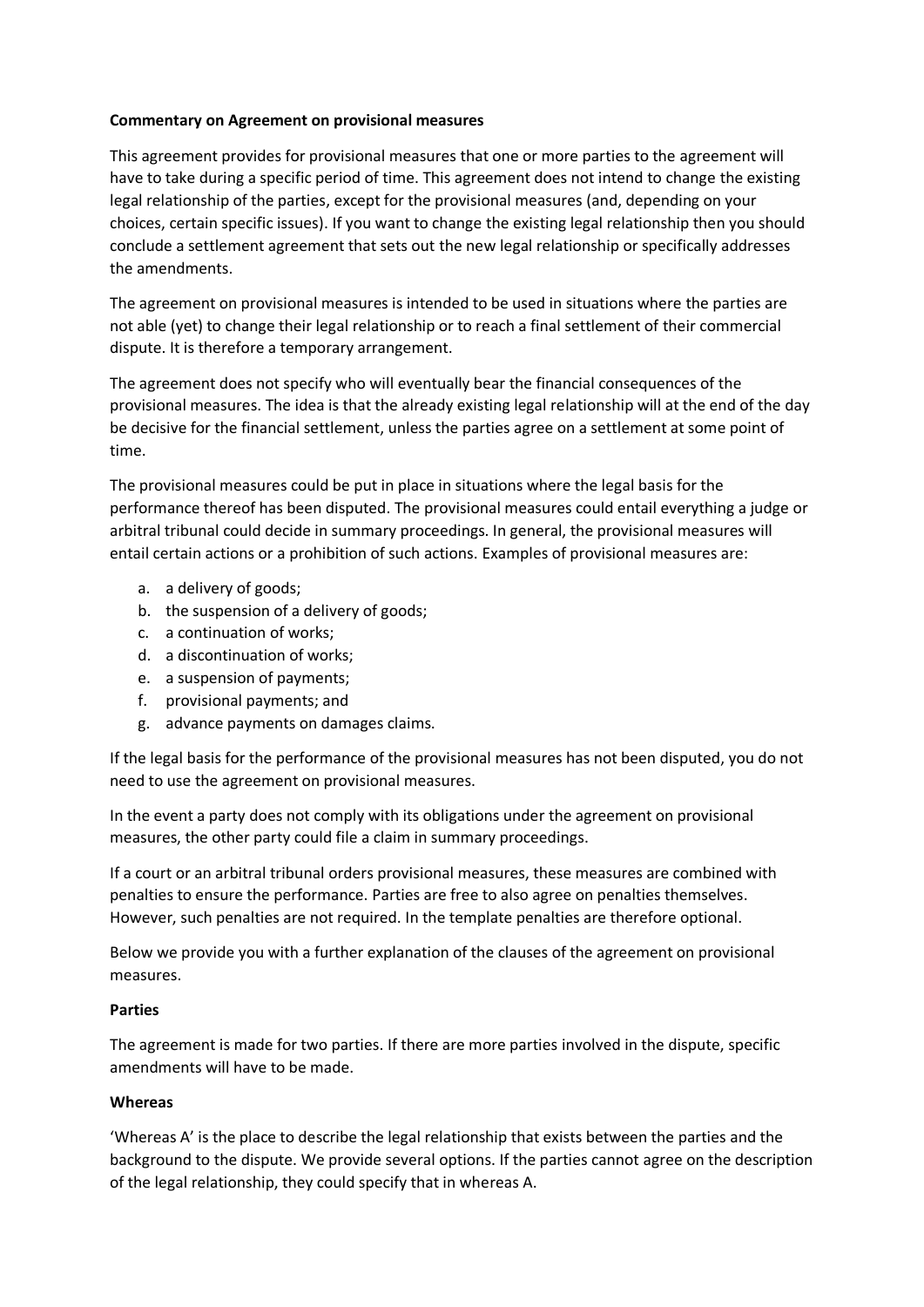'Whereas B' is the place to describe the dispute. If the parties cannot agree on such description, they could each give their own account of the dispute.

'Whereas C' and 'Whereas D' set out the main reasons for the parties to conclude this agreement: they are not willing or able to settle the dispute at this point in time. However, they do understand the need for provisional measures and in view of the Coronavirus disease 2019 (COVID-19), they agree these provisional measures themselves.

## **Article 1: the provisional measures**

Article 1 sets out the mechanism of the provisional measures. The provisional measures are to be described in article 1.1.

Article 1.2 specifies the period of time during which the provisional measures need to be put in place. It also specifies that an explicit agreement (in writing or by the exchange of emails) is necessary to extend the agreed period of time. It should be clear when the period ends and disputes about the end date should as much as possible be avoided.

Article 1.3 specifies that the existing legal relationship is not amended by the agreement on provisional measures (apart from certain specific issues, depending on your choices). The idea is that the existing legal relationship will at the end of the day be decisive for the financial settlement of the provisional measures taken on the basis of this agreement. In the event a party performed under the provisional measures without a legal obligation to do so on the basis the existing legal relationship, this performance shall be undone. We have chosen to use the existing legal regime of title IV, part two of book 6 of the Dutch Civil Code (undue payment) for this.

If a party does not perform under the provisional measures, the other party can go to court and file suit against the non-performing party. Article 1.4 is a reference to this already existing legal possibility.

Our template gives the parties the option to also agree on penalties for the non-performance under the provisional measures. The provisional measures will end with retro-active effect at the end date, but once forfeited, penalties will remain due and payable.

Article 1.5 emphasizes that the agreement is not a settlement agreement. However, the agreement could be a settlement agreement in part, if the parties wish to suspend statutory prescription and expiry periods. Under Dutch law, this is not possible other than in a settlement agreement.

# **Article 2: standstill or not?**

An important point for the parties to consider is whether or not they want to agree on a standstill of the dispute, i.e. an interruption and suspension of legal and arbitral proceedings and/or contractual and statutory prescription and expiry periods. We provide several options.

Article IIB.7 provides for a freeze of legal and arbitral proceedings. As the parties can in most cases not freeze such proceedings themselves we have provided for an obligation to request the court or, if applicable, the arbitral tribunal to stay the proceedings during the provisional measures period.

Article IIB.8/9 deals with the interruption and suspension of statutory prescription and expiry periods. Obviously, the parties do not need to agree on all these items. They could choose to interrupt and suspend only certain periods. In order to suspend and interrupt statutory prescription and expiry periods it is important that the specific agreement is qualified as a settlement agreement. Article IIB.9 provides for such qualification.